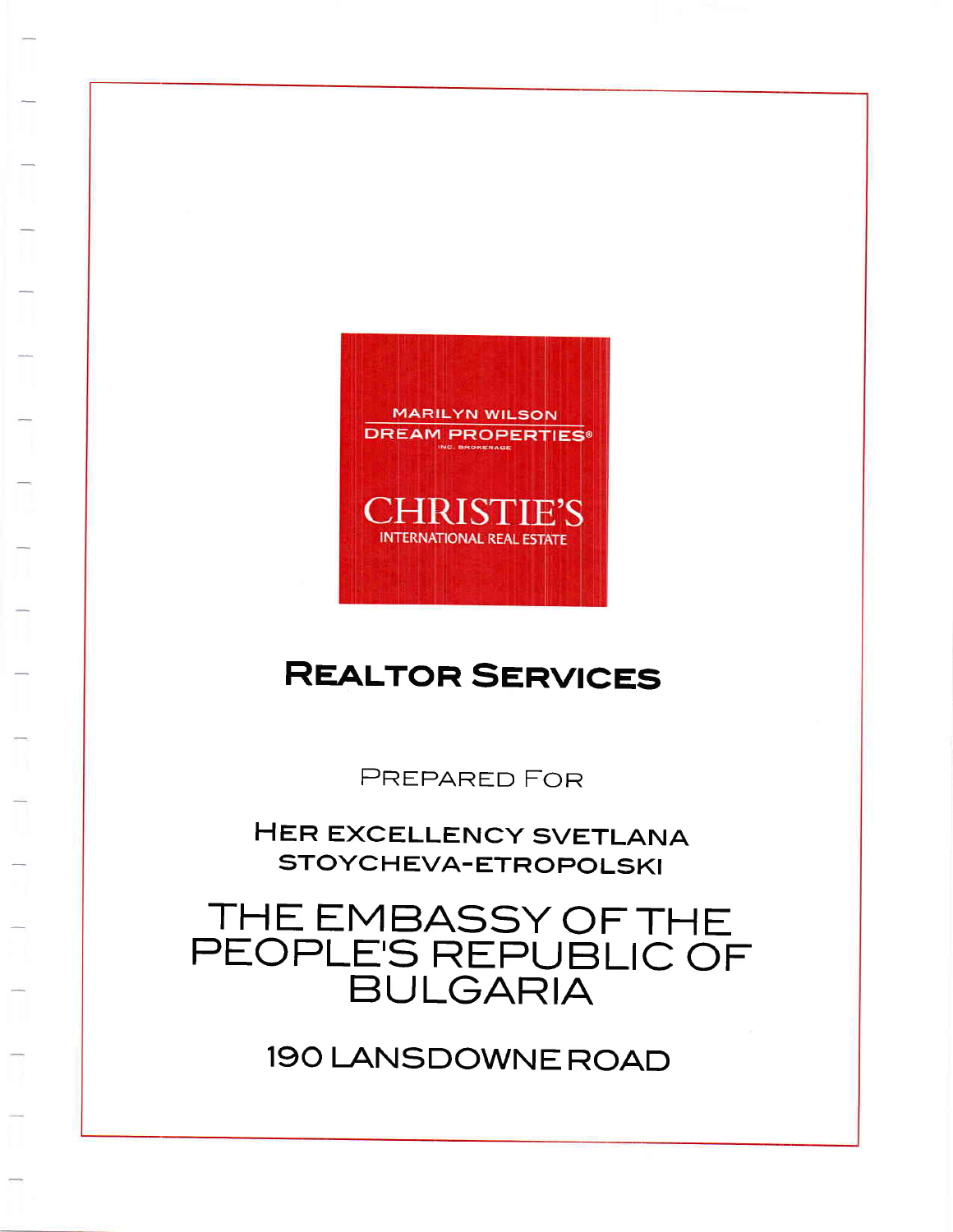# TAPPROACH AND METHODS **ADVERTISING**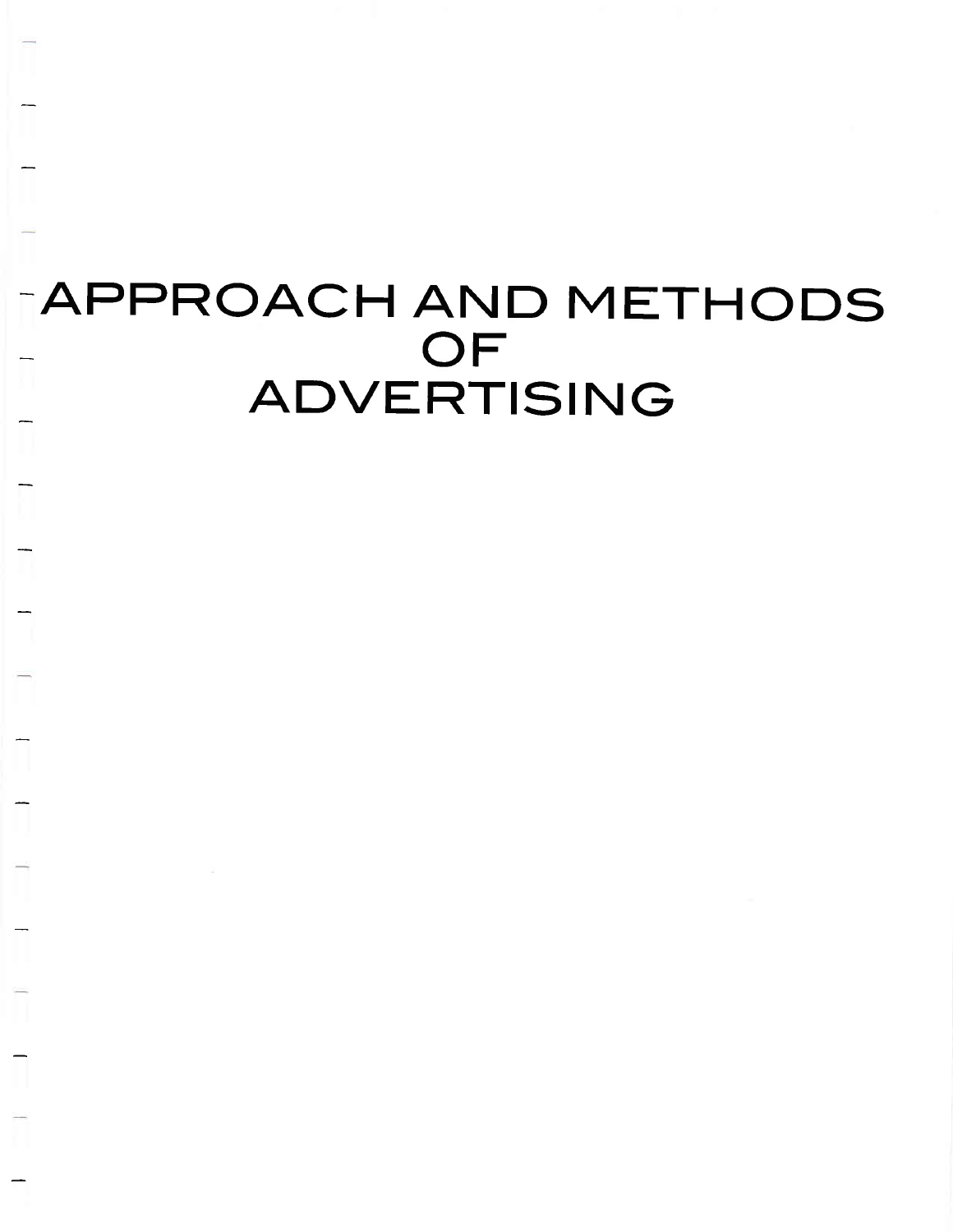#### ADVERTISING

Marilyn Wilson Dream Properties<sup>®</sup> Inc. / Christie's International Real Estate makes use of three tiers of advertising:

- Locally, Marilyn Wilson is known for her unparalleled sales record. Of homes with a sale price of \$1M and up, Marilyn has sold more than \$1 Billion of real estate in her career. She represented 41 Sellers and Buyers in the sales of homes from \$1,684,000 from January 2017 to date.
- Nationally: Dream Properties' has also become a well-known brand and is copywritten across Canada.
- Internationally: christie's International Real Estate is the only global real estate firm, with 1,053 brokerage offices.

Marilyn Wilson Dream Properties' Inc. / Christie's International Real Estate markets across various platforms to ensure maximal exposure.

our properties are marketed through our international network and in various strategically-placed in print and online ads. Here are some of the venues we use, investing more heavily in our listings than other agents:

- Ottawa Citizen your home will be featured in our ad on the front page of the Ottawa Citizen, the only daily newspaper in Ottawa
	- o Featured every Friday to ensure high visibility
	- o Friday has the highest distribution rate
	- o Newspaper is featured in airport lounges, law offices, airplanes, local businesses
	- o We have an extremely large following for this advertisement
	- o You will be featured regularly in this ad
- a Luxe Magazine - we have been an ongoing advertiser in this magazine since it inception
- o Toronto Life - we are the exclusive Ottawa realtor with an ad in the biannual "Visit Ottawa" section in this magazine, which has the highest a readership of 750,000+
- Diplomat Magazine we have been an ongoing advertiser in this magazine for over 25 years a
- Ottawa Business Journal (digital and print ads) a
- Christie's International Real Estate Magazine this magazine has a global readership with distribution through our brokerages around the world and the Christie's auction houses worldwide a
- Ottawa Magazine a
- Homes and Land Magazine a
- Sponsorships: a
	- o Our philanthropic work, including sponsorships, gives our client exposure through our Rockcliffe Park community
	- o In addition to many other sponsorships, we are proud to be the premier sponsor "Dining with The Ambassadors" and to support the local private schools and tennis club
	- o We are proud to have the Dream Propefties" Foundation, our channel for giving back to the community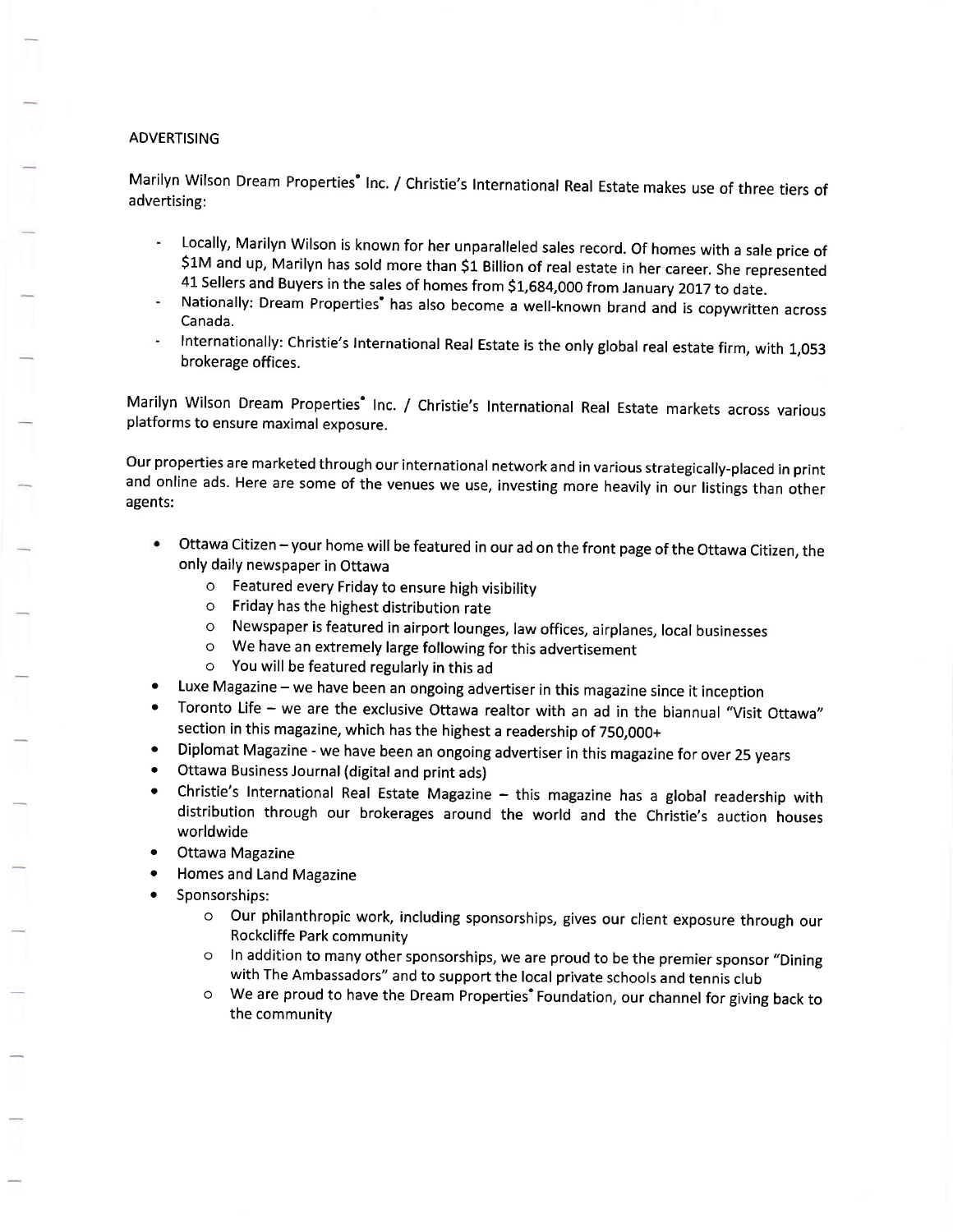#### WEBSITES OUR LISTINGS APPEAR ON:

- Christiesrealestate.com: website with a global reach that is available in 19 languages and 50 currencies
- o DreamProperties.com: our website has a vast following and features complete information on our listings
- MLS (Multiple Listing Exchange): search website for public and realtors
- Wall Street Journal online
- New York Times online
- Financial Times online
- James Edition online
- Zao Bao online
- Propgoluxury.com online
- Country Life online
- **Mansion Global online**

#### LISTING PROCESS

Once we receive signed listing documents (signed by the signing authority and with an embassy stamp), we proceed with taking the photos, editing said photos, arranging access to the property for showings, and preparing our writeups and brochures. At this time, we verify all information on the property so that we are prepared for whatever prospective buyers might ask about the property. Once this behind-thescenes marketing info is complete, the property may be launched on our websites, shared within our global client and colleague network and actively marketed.

#### PHOTOGRAPHING

We will take several rounds of photos and captures of the property, including drone footage and further video to simulate a tour of the interior of the home.

Drone footage would emphasize the phenomenal McKay Lake position of the home. There are 13 homes in the Old Village of Rockcliffe Park with McKay Lake waterfront access, including the subject property. Of these 13 homes, interestingly, two others are owned by embassies.

We invest heavily in our photographs and retake them as we deem necessary (per season) to achieve the desired marketing effect. All photographs, as with other marketing materials, are included in the cost of the realtor services.

#### VIEWINGS

We would request showings with the Embassy with a minimum of 24 hours' notice so that we may apprise the Embassy of showings in advance. We would advise all parties entering the house of the state of the home and it will be indicated on MLS that they enter at their own risk.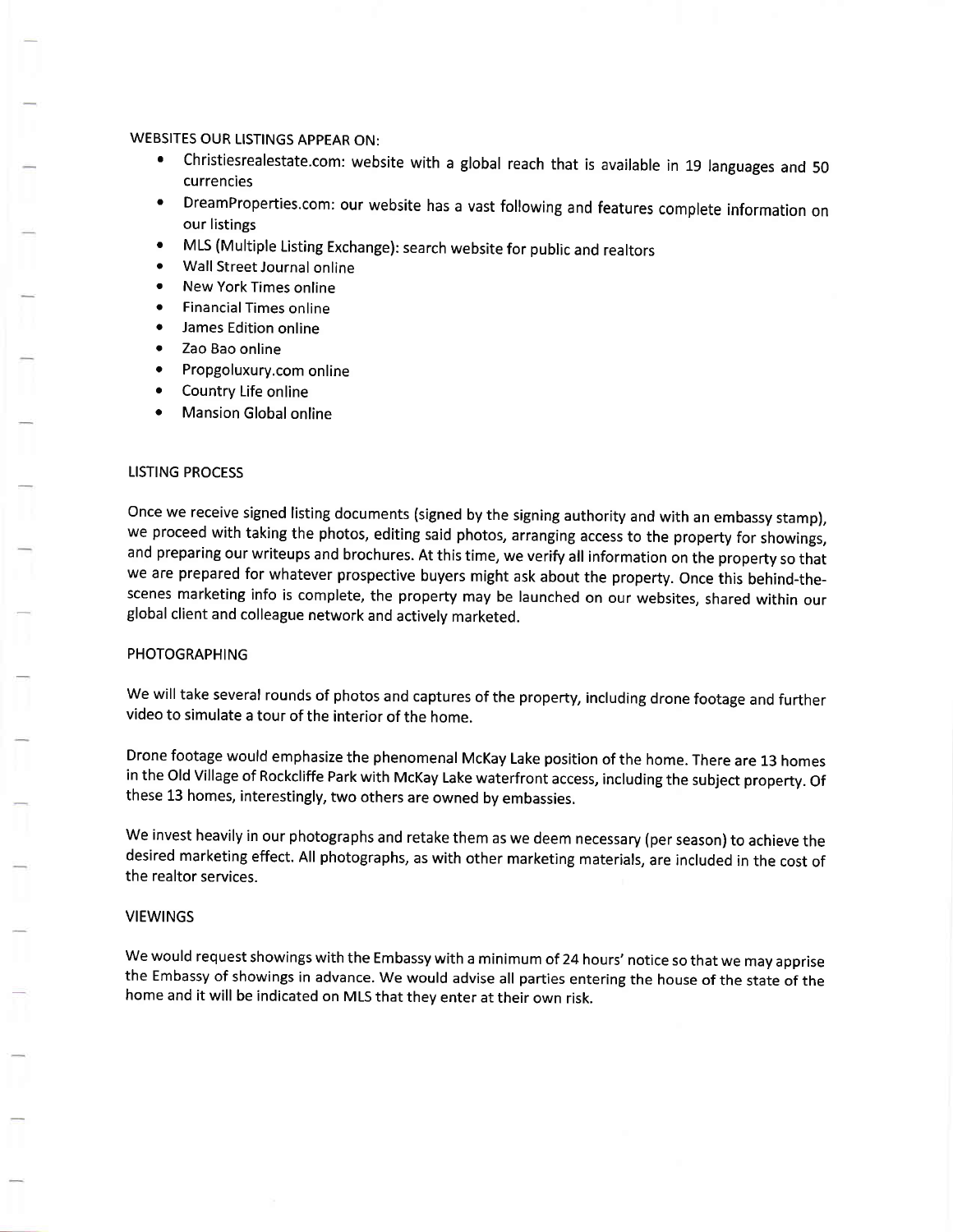#### ANALYSIS OF THE CONDITION OF THE PROPERTY

According to the City of Ottawa, the home was built in 1940-1941 and was designed by F.O. Templeton of Hughes & Templeton. It is a beautiful example of a classic Rockcliffe Park stone façade home and is typical of the Geor

Marilyn Wilson has been in the property approximately eight times over the years. Her last inspection of the property was December 5, 2019. The current state of the property is poor and the home is uninhabitable in its pre

There are three potentially major deficiencies that may affect the sale price: the home has mould, may<br>have asbestos (likely given the age. Asbestos is common in homes built in the 1940s) and has a septic tank.<br>We will add

The neighbourhood of Rockcliffe Park has a heritage overlay (designation 60 with the City of Ottawa). Depending on the heritage level, different levels of changes may be made to the homes in question. Your residence at 190 the property could not be demolished and would have to be renovated. The renovation process is likely<br>to be much more costly than a new build. Materials including, but not limited to, mould, asbestos etc. will<br>have to be s

There are approximately 55 homes among Rockcliffe Park's roughly 700 homes that are on the septic system, as opposed to municipal sewer. The standard for purchasing properties in Rockcliffe Park is that they are connected municipal sewer on Lansdowne Road. Not only is this unusual work for a Rockcliffe Park Buyer to perform, but it is also quite costly, ranging from S30,000-S8o,ooo, depending how far up the sewer would connect on Lansdowne Road.

#### PROCESS OF NEGOTIATIONS WITH BUYERS

We are highly skilled at negotiating on behalf of our Sellers and consistently achieve top prices in Ottawa's luxury real estate market (to which this home belongs). All negotiations shall be done in writing via an Offer s

Once an Offer is submitted, the Embassy shall have until the specified irrevocable date to respond to (counter or accept) or reject said Offer in writing. Because this is an embassy, we suggest a standard mandated irrevoca own protocol. Marilyn wilson would be available to discuss the offer, the ongoing market conditions in Rockcliffe Park and the proper strategy for countering or accepting the offer during the irrevocable period.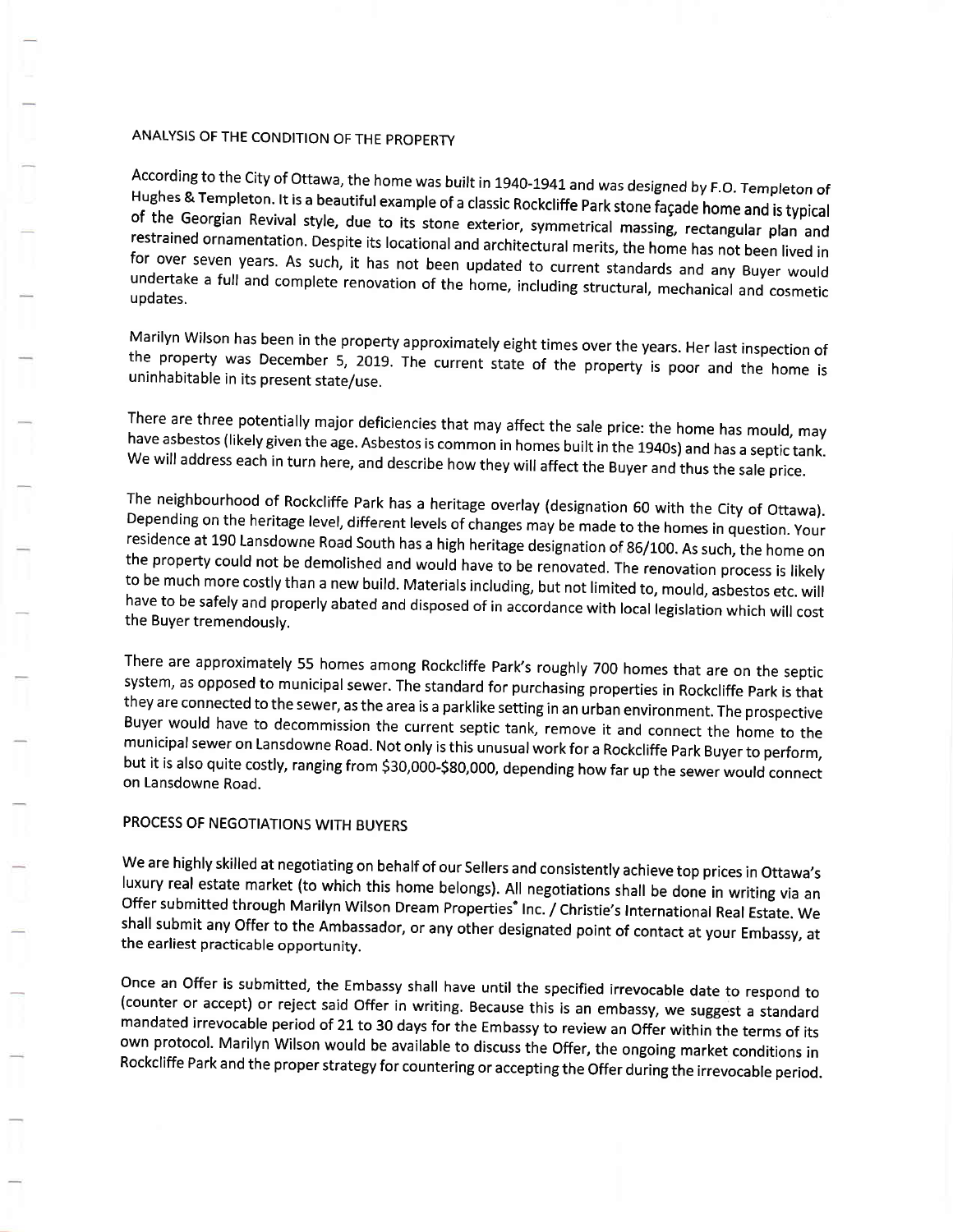once an offer has been accepted, there will most likely be terms and conditions for the Buyer to fulfill. These may include conditions pertaining to inspection, financing, redevelopment of the property, securing architectural plans, etc. These conditions are to be fulfilled within a pre-agreed conditional period. After the conditions are met, the Buyer fulfills or waives the conditions. It is then that documents are sent to the Embassy's and the Buyer's lawyers by our brokerage and the lawyers process the closing. The closing date is mutually agreed to in the accepted Offer. The Embassy shall detiver the property vacant of all possessions on the closing date. Keys and any garage door openers are delivered from the Seller's lawyer to the Buyer's lawyer on the date of closing.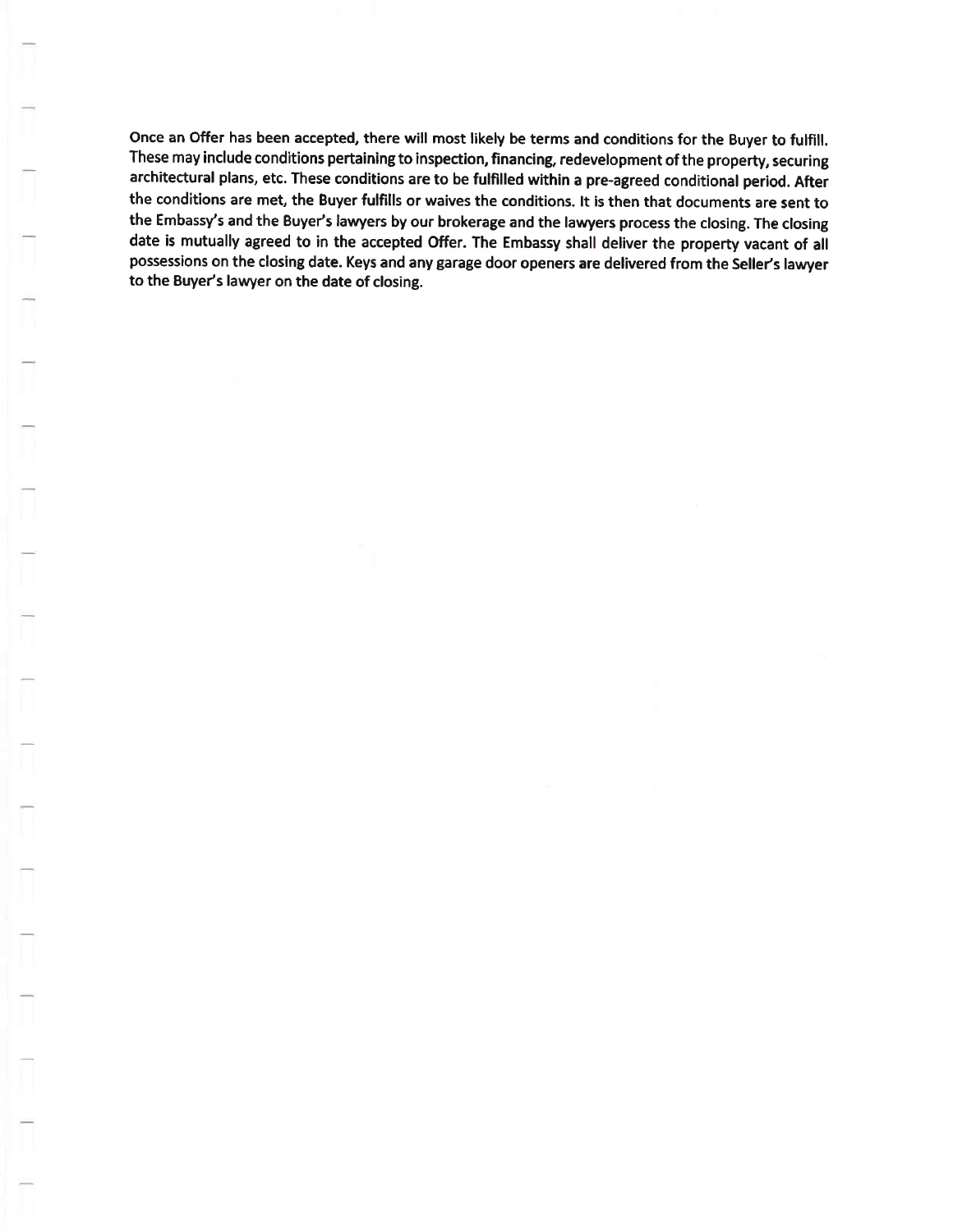## ADMINISTRATIVE FORMS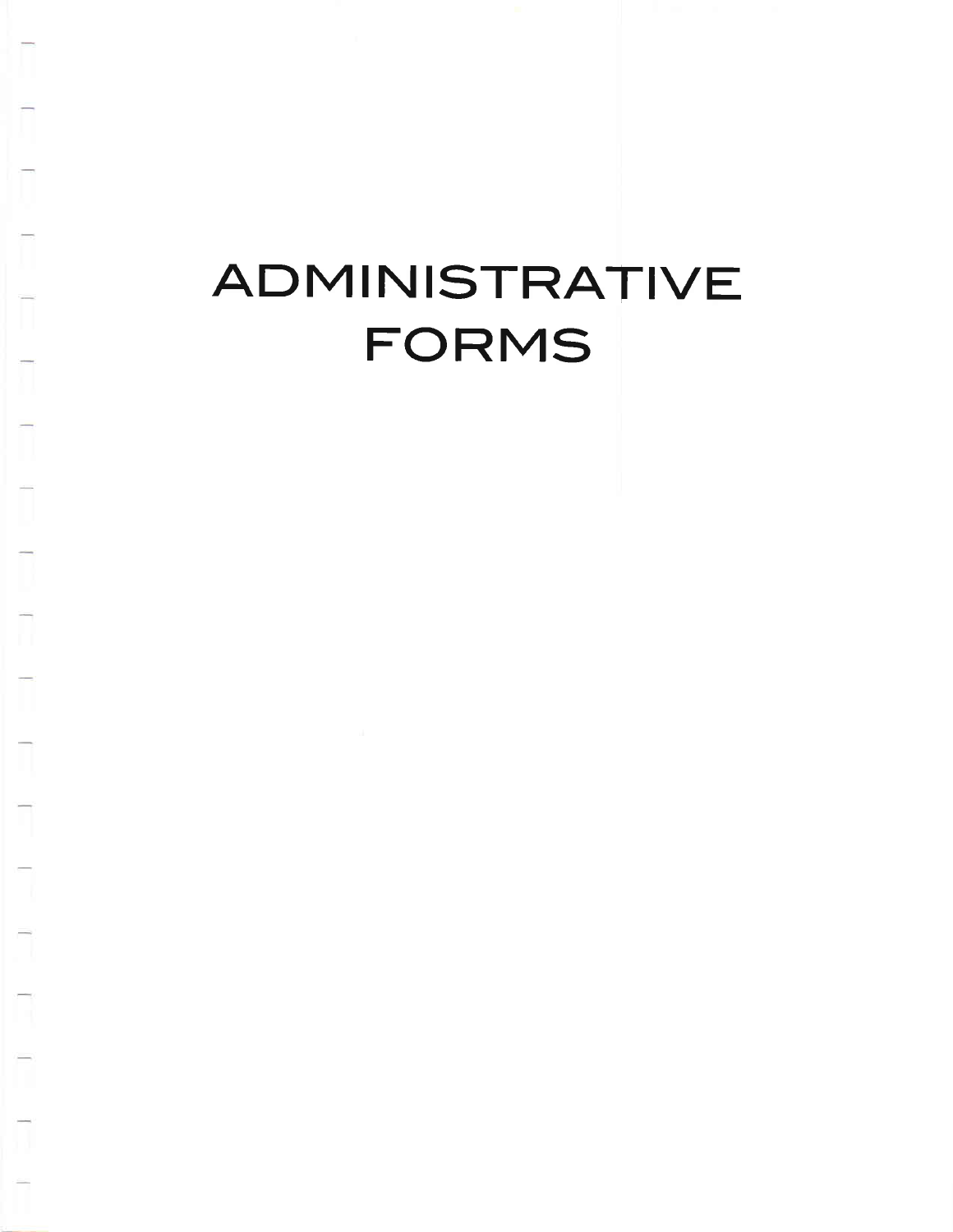#### ADMINISTRATIVE INFORMATION ABOUT THE TENDERER

#### MARILYN WILSON DREAM PROPERTIES INC. / CHRISTIE'S INTERNATIONAL REAL ESTATE

#### Tenderer's name

| <b>ADMINISTRATIVE INFORMATION:</b>         |                                                                |  |  |
|--------------------------------------------|----------------------------------------------------------------|--|--|
| Seat and registered office:                | $2^{n}$                                                        |  |  |
| Country, ZIP Code, city, municipality      | $\mathbf 0$                                                    |  |  |
| District, street, No.                      | заличено на основание чл. 36 а, ал. 3 от ЗОП<br>6 <sup>°</sup> |  |  |
| Telephone, fax:                            | 6 <sup>1</sup>                                                 |  |  |
| E-mail:                                    | m                                                              |  |  |
|                                            | (c                                                             |  |  |
| <b>Uniform Identification Code</b>         | N/A                                                            |  |  |
| <b>BULSTAT</b>                             | N/A                                                            |  |  |
| Reg. No. under the VAT Act                 | No(N/A)                                                        |  |  |
| <b>Bank accounts</b>                       | Private information, please consult directly with              |  |  |
| Servicing bank                             |                                                                |  |  |
| • City, branch, office                     |                                                                |  |  |
| • Account holder                           |                                                                |  |  |
| • Bank account (IBAN)                      |                                                                |  |  |
| · Bank code (BIC)                          |                                                                |  |  |
| <b>Information about the submitter</b>     | Private information, please consult directly with              |  |  |
| Legal representative/proxy:<br>• Full name | tenderer for this information                                  |  |  |
| · Identity card No., date, issued b        |                                                                |  |  |
| <b>Personal Number</b>                     |                                                                |  |  |
| • Position                                 |                                                                |  |  |
| • Telephone/Fax/e-mail:                    | $1/10$ $970$ $3700$                                            |  |  |
|                                            |                                                                |  |  |
| Signature:                                 | заличено на основание чл. 36а, ал. 3 от ЗОП                    |  |  |
| <b>Date</b>                                |                                                                |  |  |
| Name and surname                           | Marilyn Wilson                                                 |  |  |
| <b>Position</b>                            | <b>Owner and Sales Representative</b>                          |  |  |
| Tenderer's name                            |                                                                |  |  |
|                                            | Marilyn Wilson Dream Properties® Inc.                          |  |  |
|                                            | / Christie's International Real Estate                         |  |  |
|                                            |                                                                |  |  |

Note: The document shall als<mark>p be submitted for the subcontractor(s),</mark> according to the type and share in the contract they perform.

.<br>заличено на основание чл. 36а, ал. 3 от ЗОП

THE TRAINST ON DU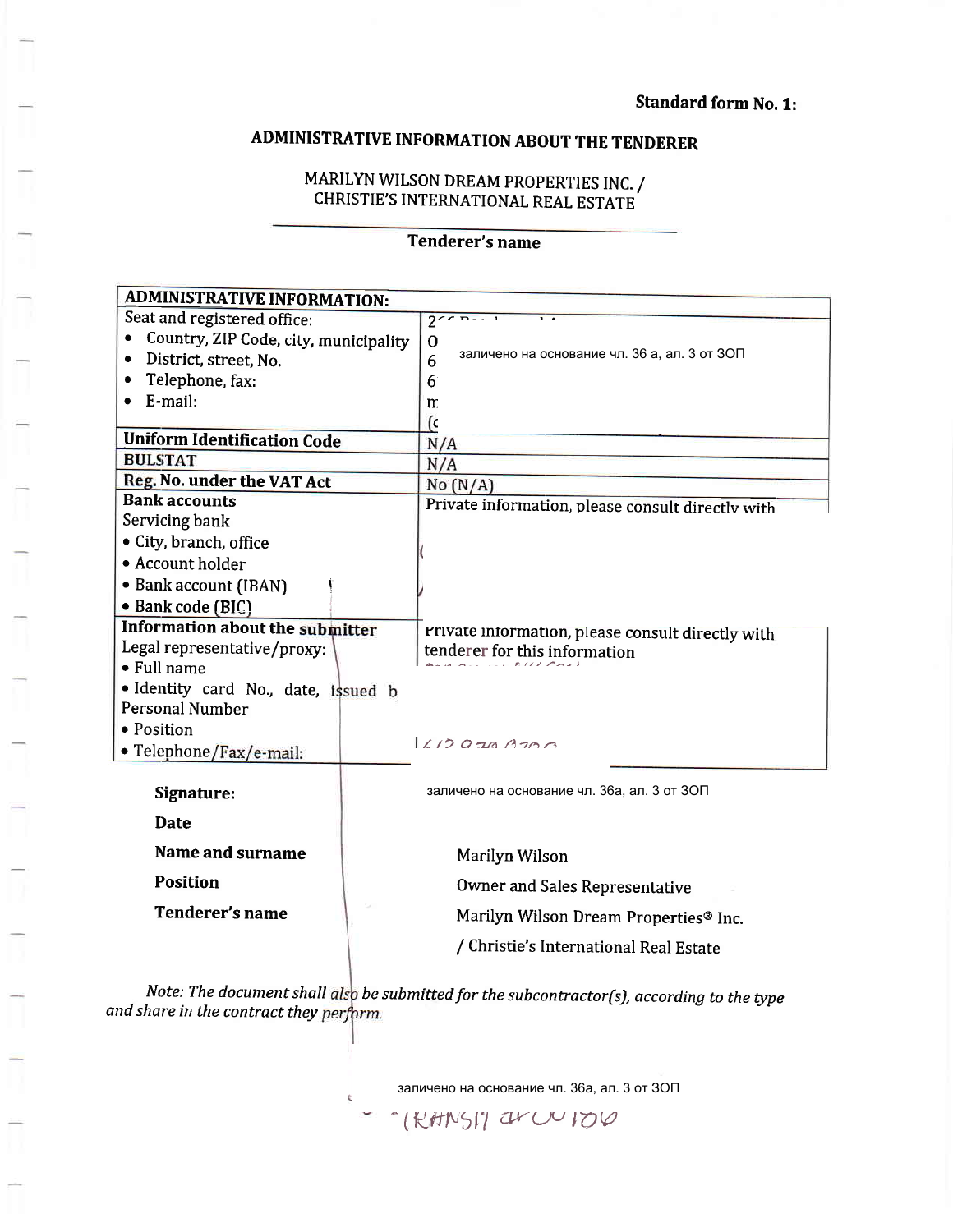I, the undersigned, Marilyn Wilson, in the capacity as: Sales Representative and Owner of Marilyn Wilson Dream Properties® Inc. / Christie's International Real Estate, having its seat and registered office at: 266 Beechwood Avenue, Ottawa, Ontario, K1L 8A6 in canada, with regard to participation in a public procurement with the subject: "Selection of a real estate brokerage firm for the sale of a real property (residence), located in the city of Ottawa, Canada, on behalf of DM-Ottawa".

#### HEREBY DECLARE that:

all obligated persons within the meaning of Article 54, paragraph 2 of the PPA, as follows

| the persons who represent the tenderer<br>are:                                                                                                                                                                                                                                  | <b>Marilyn Wilson</b> |
|---------------------------------------------------------------------------------------------------------------------------------------------------------------------------------------------------------------------------------------------------------------------------------|-----------------------|
| the members of its management or<br>supervisory bodies according to the<br>register in which the tenderer<br>or<br>candidate, if any, is entered, or documents<br>certifying its legal personality.                                                                             | Marilyn Wilson        |
| When the composition of these bodies<br>includes a legal person, the grounds shall<br>refer to the natural persons who represent<br>it according to the register, in which the<br>legal person is entered, if any, or the<br>documents attesting to its<br>legal<br>personality |                       |

Date: December 5, 2019 city of: Ottawa

Declarer: заличено на основание чл. зоа,<br>Declarer: <sub>ал. 3 от</sub> Закона за обществените поръчки, във връзка с<br>(signature and <del>stam</del>p) Заличено на основание чл. 36а, **цагці е ап. 4 реапаме**нт (ЕС) 2016/679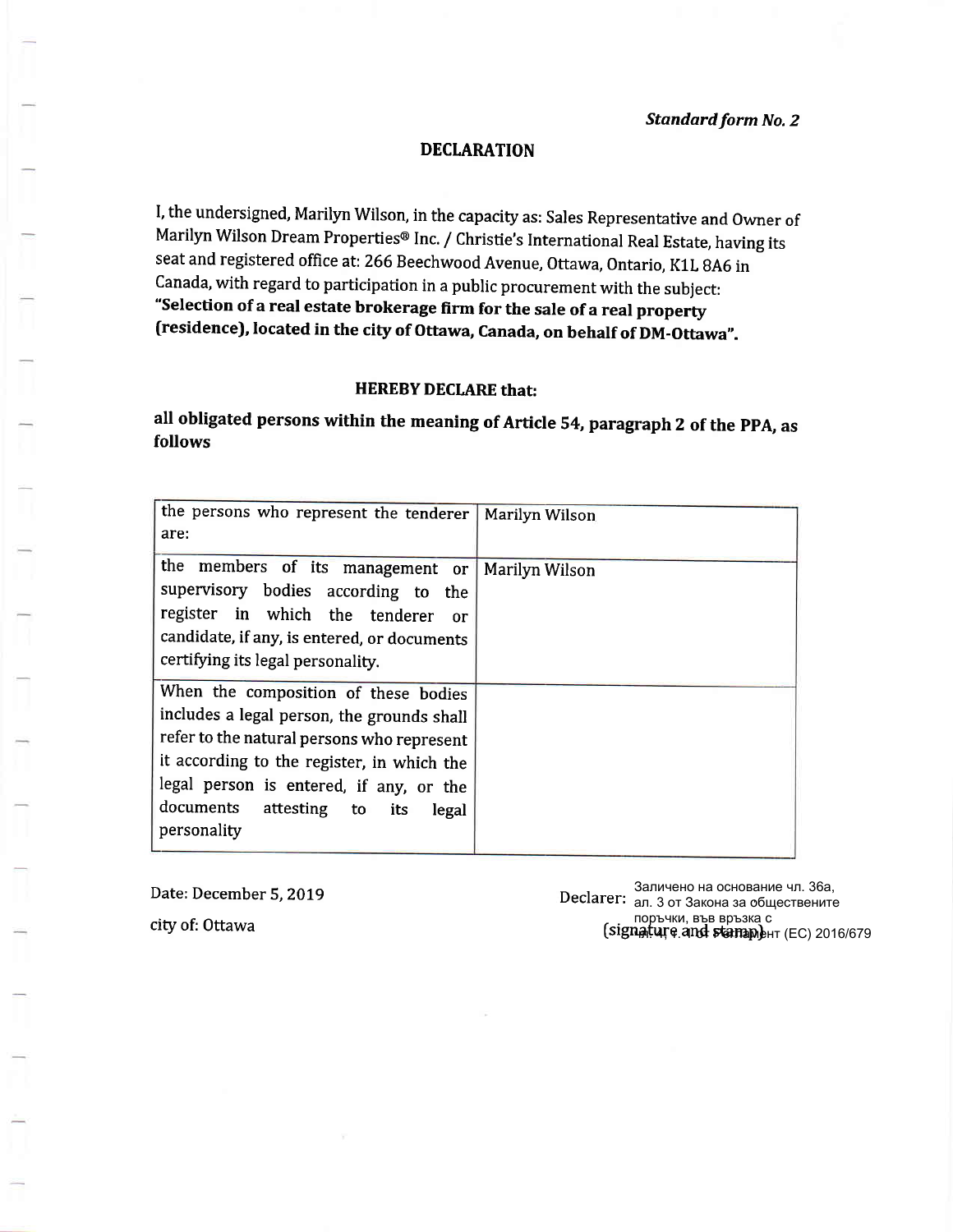#### [concerning the circumstances under Article 54(1), Items 7,2 and 7 of the Public Procurement Act)

I, the undersigned Marilyn Wilson, in my capacity as Owner and Sales Representative of Marilyn Wilson Dream Properties® Inc. / Christie's International Real Estate, with company seat and registered address at 266 Beechwood Avenue, Ottawa, Ontario, K1L 8A6 in Canada.

Re: A public procurement with subject: "selection of a real estate brokerage firm for the sale of a real property (residence), located in the city of Ottawa, Canada, on behalf of DM-Ottawa".

#### HEREBY DECLARE THAT:

In my capacity as person under Article 54, paragraph 2 of PPA:

1. I have not been convicted by an enforceable sentence:

1.1. of a criminal offence referred to in Article 108a, Articles 159a to 159d, Article L72, Article 192a, Articles 194 to 217, Articles 219 to 252, Articles 253 to 260, Articles 301 to 307,Articles 321and 32La,andArticles 352 to 353f of the Criminal Code;

'1.2. of a criminal offence similar to those under item 1 in another Member State or in <sup>a</sup> third country;

2. There is no conflict of interest that cannot be remedied.

I am aware that I am liable to be prosecuted in accordance with Article 313 of the Criminal Code for any false data.

Date: December 5,2019 (date of signing)

заличено на основани<br>Declarer: ........<del>..................</del> (signature and stamp) заличено на основание чл. 36а, ал. 3 от ЗОП

Important! The grounds pursuant to Article 54, paragraph 1, items 1, 2, and 7 shall refer to the persons, who represent the participant or the tenderer and the members of its management or supervisory bodies according to the register in which the tenderer or  $c$ andidate, if any, is entered, or the documents certifying its legal personality. When the composition of these bodies includes a legal person, the grounds shall refer to the natural persons who represent it according to the register, in which the legal person is entered, if any, or the documents attesting to its legal personality.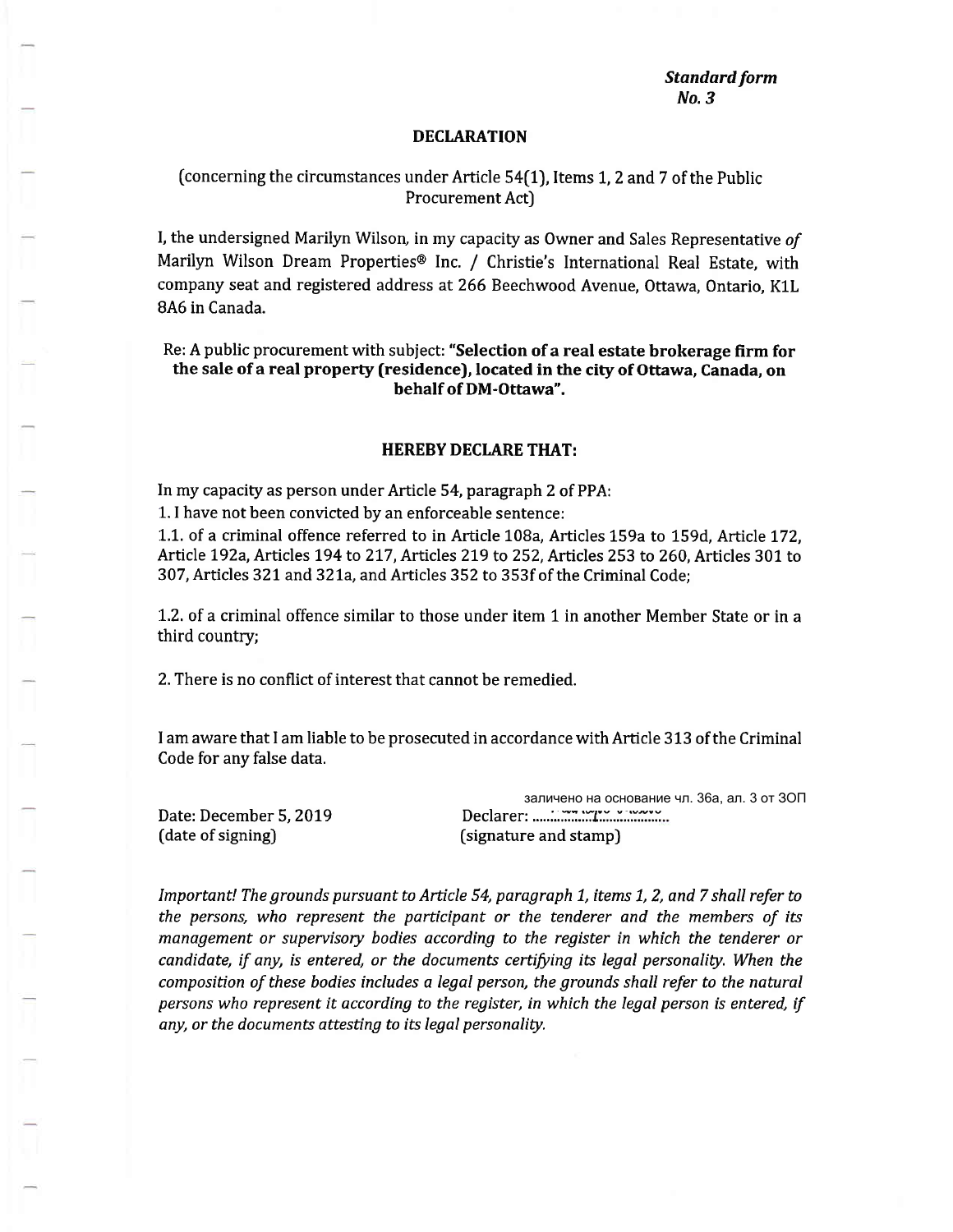(regarding the circumstances under Article 54, paragraph 1, Items 3-6 of the PPA)

I, the undersigned, Marilyn Wilson, in my capacity as Owner and Sales Representative of Marilyn Wilson Dream Properties® Inc. / Christie's International Real Estate, with company seat and registered address  $\epsilon$ 

846 in Canada.

заличено на основание чл. 36 а, ал. 3 от ЗОП

#### CONCERNING: public procurement with subject: "selection of a real estate brokerage firm for the sale of a real property (residence), located in the city of Ottawa, Canada, on behalf of DM-Ottawa".

#### HEREBY DECLARE THAT:

1. The tenderer represented by me has no obligations for taxes and compulsory social security contributions within the meaning of Article 162, paragraph 2, item 1 of the Tax and Social Insurance Procedure Code and interest thereon, to the State or to the municipality, where the Contracting Authority and the tenderer have their registered offices, or any similar obligations, under the law of the State where the tenderer is established, proven by an enforceable instrument of a competent authority.

2. There is no unequal treatment in the cases referred to in Article 44, paragraph 5 of the PPA.

3. The tenderer represented by me has not produced a document making a false statement, related to attesting the absence of grounds for exclusion or fulfilment of the selection criteria.

4. The participant represented by me has provided the information required, relating to attesting the absence of grounds for exclusion or fulfilment of the selection criteria.

5. No infringement of Article 61. paragraph 1. Article 62. paragraphs 1 or 3. Article 63. paragraphs 1 or 2, Article 118. Article 128. Article 228. paragraph 3, Article 245 and Articles 301-305 of the Labour Code or of Article 13, paragraph 1 of the Labour Migration and Labour Mobility Act or of similar obligations, stipulated by an instrument of a competent authority pursuant to the legislation of the State where the tenderer is established, was found by an enforceable penal decree or by a court decision.

I am aware that I am liable to be prosecuted in accordance with Article 313 of the Criminal Code for any false data.

Date: December 5,2019 (date of signing)

Declarer: ...M1\*..(,Uitfsor,,'" заличено на основание чл. 36а, ал. 3 от ЗОП(signature and stamp)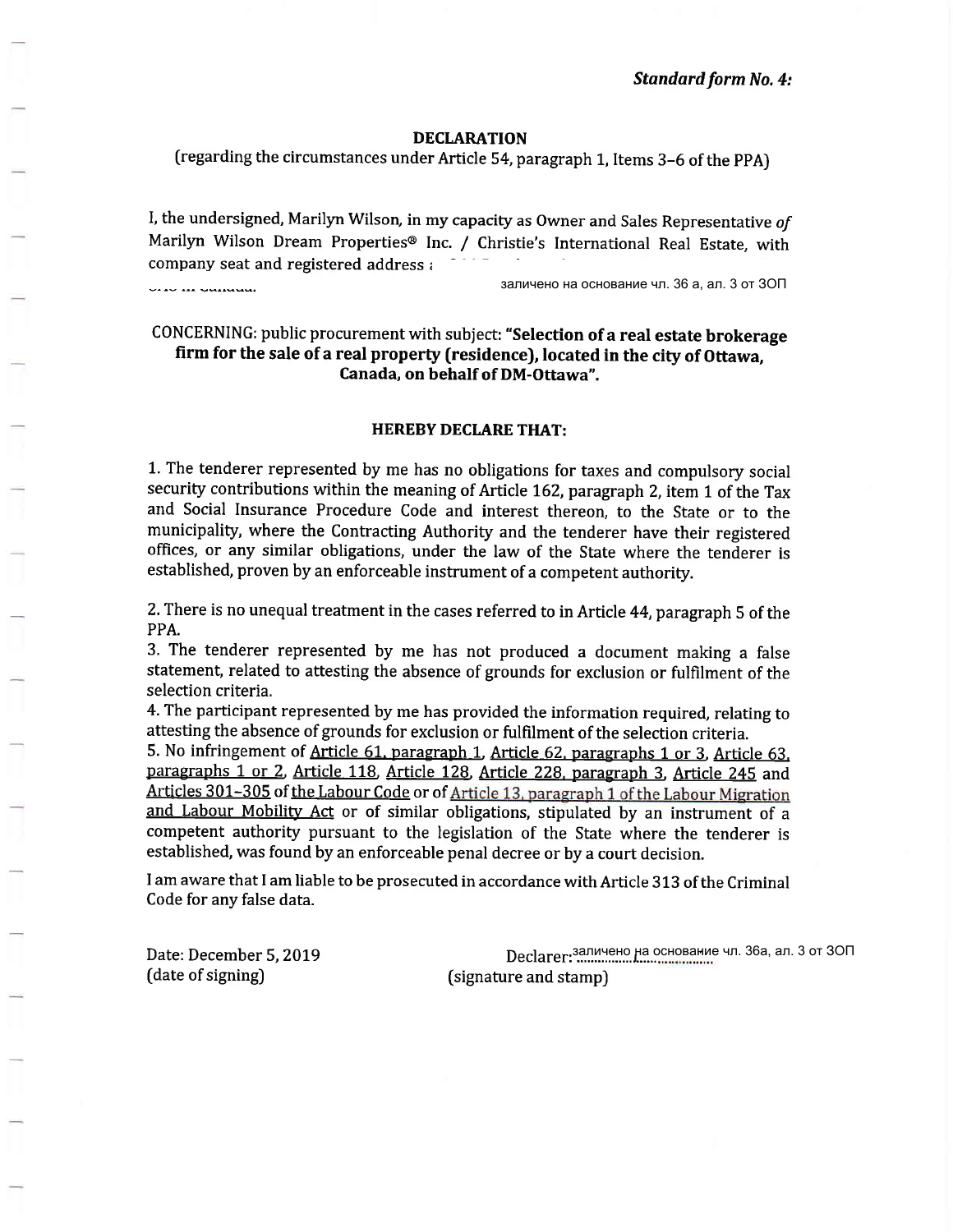#### This form is not relevant to Canada's legislation

Under Article 3, Item 8 and Article 4 of the Economic and Financial Relations with Companies Registered in Preferential Tax Regime Jurisdictions, the Persons Controlled Thereby and their Beneficial Owners Act

I, the undersigned Marilyn Wilson, Owner and Sales Representative of Marilyn Wilson Dream Properties® Inc. / Christie's International Real Estate, a tenderer in a public procurement with subject: "selection of a real estate brokerage firm for the sale of <sup>a</sup> real property (residence), located in the city of Ottawa, Canada, on behalf of DM-Ottawa".

#### HEREBY DECLARE THAT:

1. The company represented by me **is not** registered in a preferential tax regime jurisdiction

Note: In item 1, please leave the correct option and delete the incorrect one.

2. I am not a controlled entity by a company registered in jurisdiction with preferential tax regime in conjunction with §1, Item 5 of the Supplementary Provisions of EFRCRPTRIPCTBoA. The preferential tax regime jurisdiction is:

The statement is not applicable

3. The tenderer represented by me is not a controlled entity by a company registered in jurisdiction(s) with preferential tax regime. A preferential tax regime jurisdiction shall denote:

This statement is not applicable

4. The company represented by me qualifies for the exceptions under Article 4, Item EFRCRPTRJPCTBOA.

This statement is not applicable

5. I am aware of the powers of the Contracting authority under article 5(1) Item 3 of EFRCRPTRIPCTBOA.

This statement is not applicable

I am aware that I am liable to be prosecuted in accordance with Article 313 of the Criminal Code for providing untrue data in this declaration.

Date: December 5, 2019 (date of signing)

заличено на основание чл. 36а, ал. 3 от ЗОП $Deci<sub>arcs</sub>$   $\ldots$   $\ldots$ 

(signature and stamp)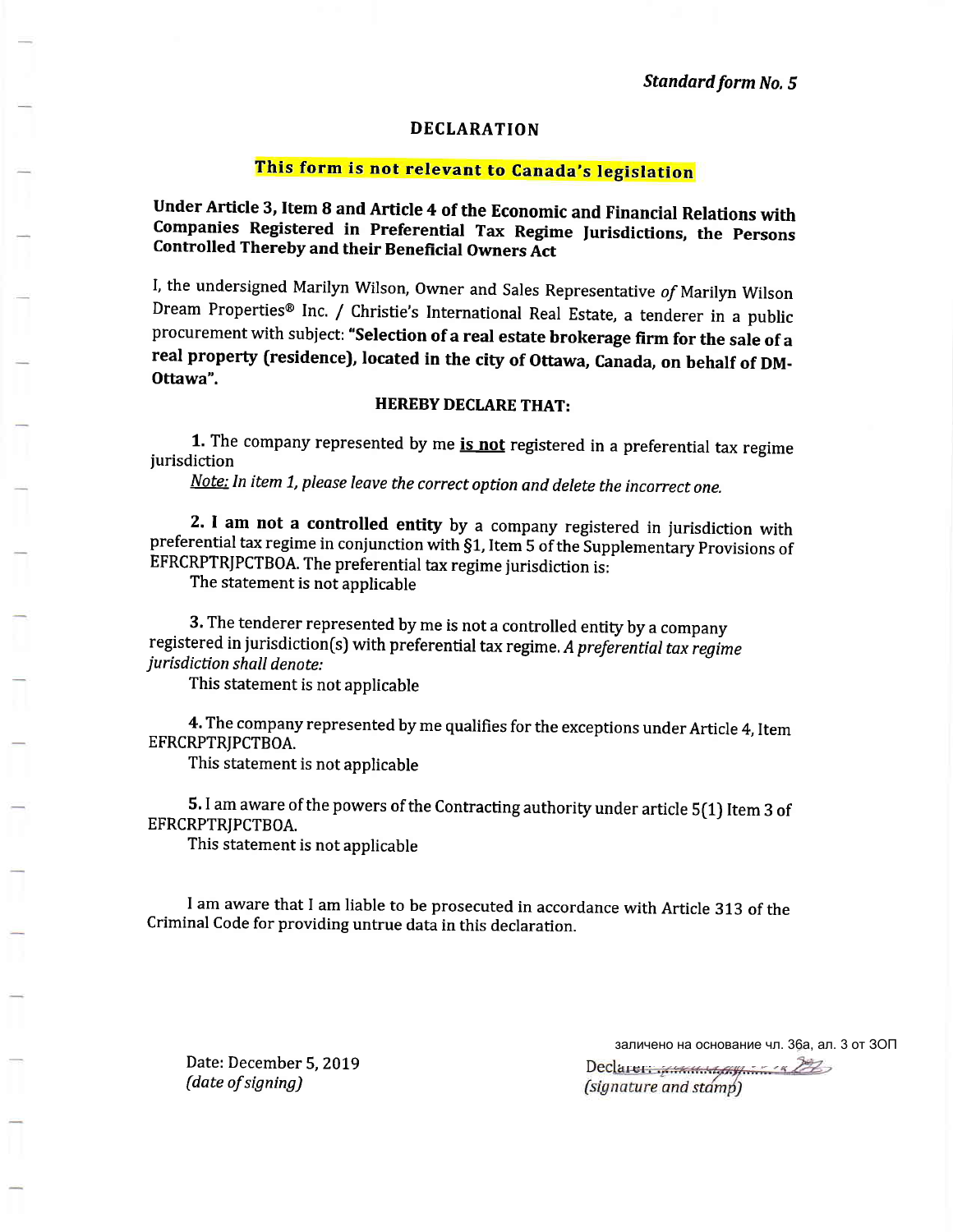Note: To be submitted by the representative of the tenderer according to the commercial registration.

Where the tenderer is a consortium of several persons/entlties, this declaration shall be submitted for each of those persons/entities.

In case the tenderer envisages to employ a subcontractor(s), this declaration shall be submitted for each of those subcontractors by their respective representatives.

The declaration in regard to each tenderer shall be prepared by reflecting in its text all circumstances, which are true and relevant for the specific tenderer, while any circumstances that are contained in the form, but are untrue and irrelevant for the specific tenderer, shall be struck through or deleted.